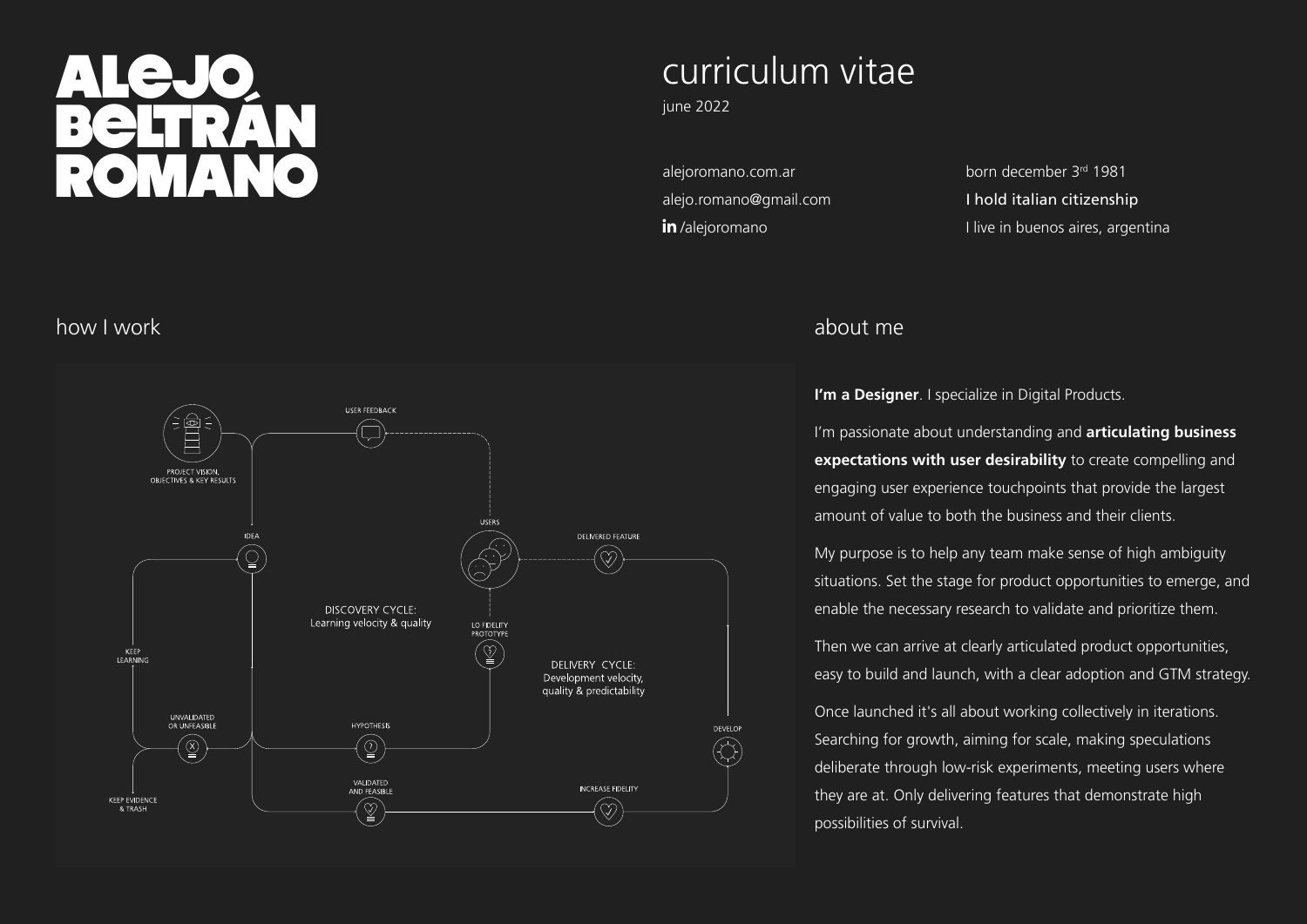### Product Design

+ Stakeholder Alignment Vision Statements, Definition of Success, System Mapping & Storyboarding.

+ Challenge Framing & Ideation Benchmarking, Discovery Workshops, Co-creation Workshops, Design Sprints.

#### + Business Modeling

ROI, Risk Management, Cost effectiveness & Monetization, Constraints & Compliance.

#### + Solution fit

Demand Validation, Product-Market Fit, Value Proposition Mapping, Usability Testing.

#### + Scale & Growth

Jobs to be Done, Dual Track Agile, Design Research, Product Lifecycle Management, Actionable Tasks & Roadmaps, Multivariate Testing & Analytics.

#### + Metrics

KPIs & OKRs and Performance tracking through second order indicators.

### Design Strategy

- + Human-Centered Design.
- + Presumptive Design.
- + Tinkering & Probing.
- + Rapid Prototyping.
- + Sensemaking & Storytelling.

### Human-Computer Interaction

- + Interaction Design.
- + Usability & Accessibility.
- + Information Architecture.
- + User Interface Design.
- + Physical Computing & Interactive Technologies.

### Facilitation

- + Workshop Design & Setup.
- + Recruiting Deciders & Stakeholders.
- + Warm-ups & Energizers.
- + Co-Creation & Ideation excercises.
- Visual Thinking excercises.
- + Decision & Prioritization excercises.

### Design Software

- + Miró & FigJam.
- Figma & Adobe XD.
- + Photoshop, Illustrator & InDesign.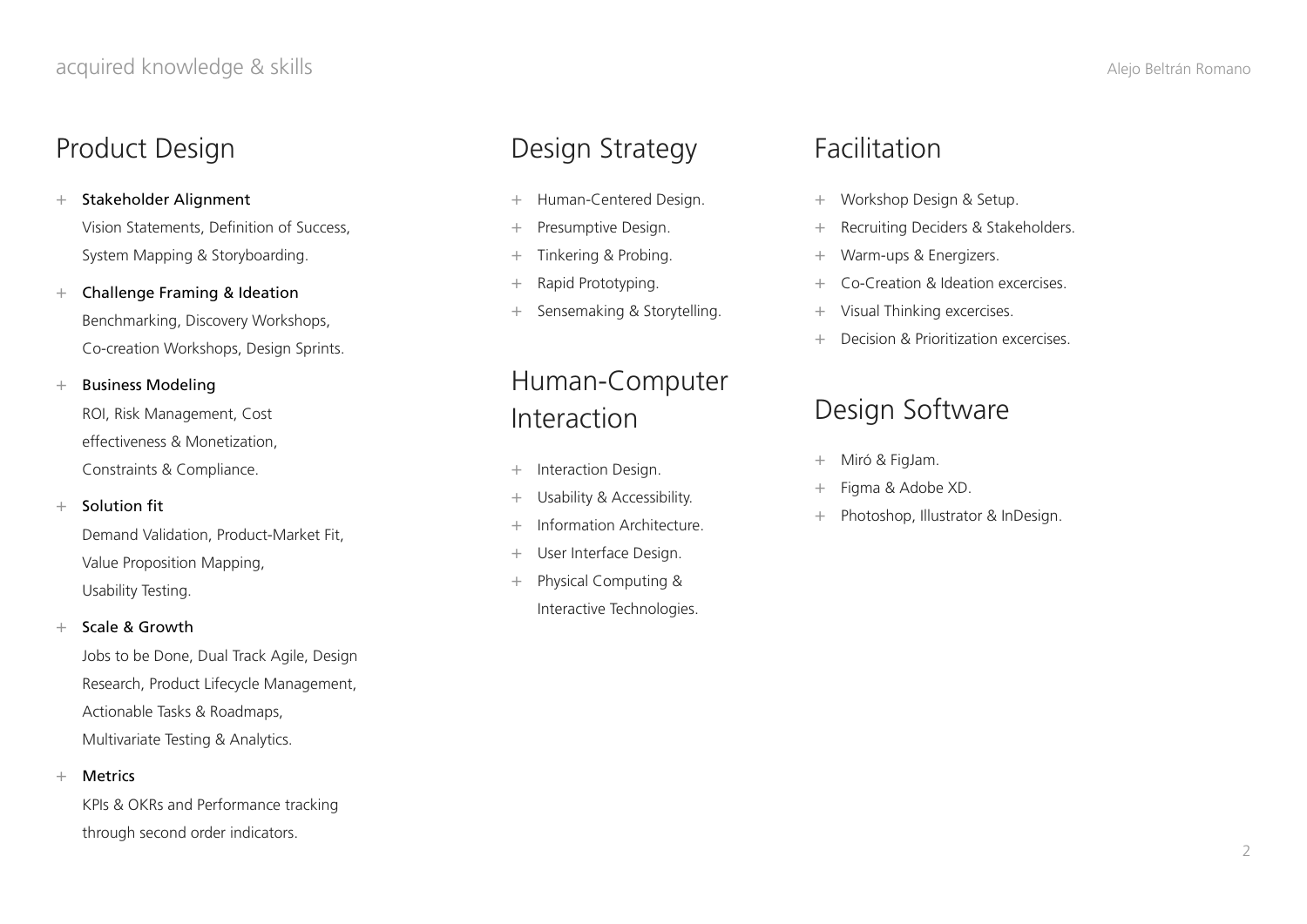### Cognizant Softvision

#### Since 2018 — Regional Experience Design Director

- + As a Designer I facilitate Discovery workshops to provide Product Vision, Strategy and Prototypes for our Clients as well as for our R&D projects. I concentrate on Sensemaking, Presumptions, Learning & Rapid Prototyping.
- + As a Practice Lead I make sure our Designers have all the tools and support they need to perform at their best level and grow in proficiency.
- + As a Technical Director I support our multidisciplinary teams to make the best use of Design when delivering across the Product Life Cycle.

As the Regional Director I'm responsible for the LATAM Experience Design Practice. I oversee +40 Design Professionals across Argentina & Mexico. The team works in multiple Enterprise Projects, servicing various Clients across the Financial, Utilities, Mass Retail and Health & Life Sciences industries.

I've spun up the team from scratch, and in 3 years we have become the fastest organic growing Design team within the organization. Even as we switched to full-remote throughout the pandemic, we are still actively growing, running into 2022, at an **almost constant 97% utilization**.

Building a team from the ground up means my role evolved as the team scaled. Still 3 fundamental goals have been clear all along the process. For this team to perform we must be great at Talent Growth while also putting a great focus on Talent Attraction and Talent Retention.

As a growth metric for last year we had +15% Promotions and +26% Level ups. To enhance this growth and increase proficiency across the Product Design Skills Matrix we've set up internal Sub-Practices, led by the most seasoned specialists within our team. They span User Experience Strategy, Participatory Design & Facilitation, Design Research and Interaction & User Interface Design.

Almost 30% of our team stands in as technical interviewers and we iteratively refine the interview process, in order to make it work within the currently volatile market conditions we're present in. During last year we conducted +80 interviews wich resulted in a 79% YoY growth rate.

Read a detailed description about this position at <http://alejoromano.com.ar/my-cv/softvision>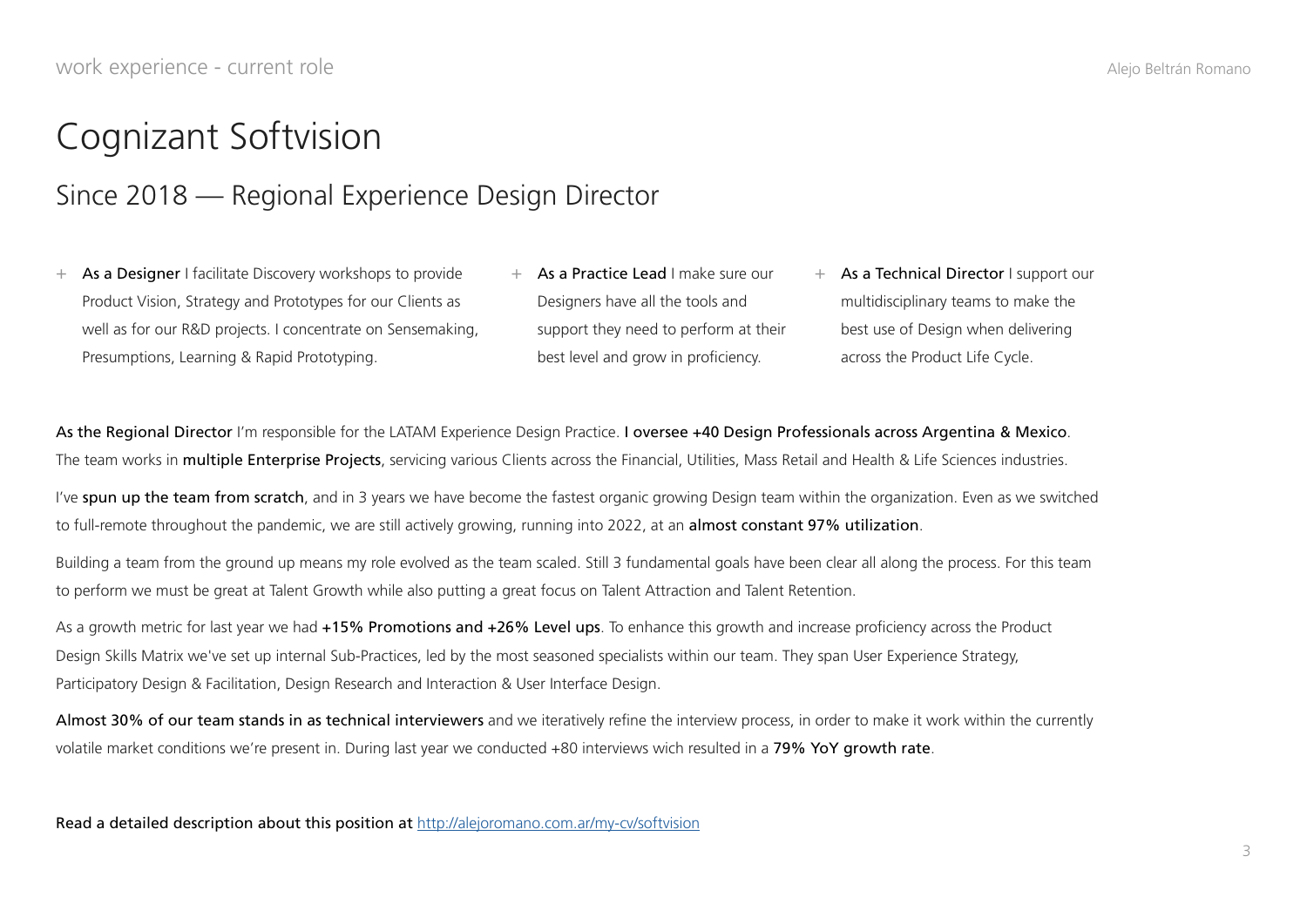# Wunderman

### 2016 to 2018 — UX Manager

- + As a Service Designer I facilitated Co-Creation Workshops, Value Proposition Canvas sessions, performed Competitive Analyses & Benchmarks and delivered Experience Maps, Personas, Customer Journeys & Service Blueprints.
- + As a UX Designer I performed Heuristic Evaluations, and delivered Sitemaps, Lo to Hi-fidelity Wireframes, Wireflows, Comps and Prototypes.
- + I helped the Research team scope their investigations and participated in Walkthroughs and Interviews. I also set up and ran User Testing sessions, from recruiting and screening candidates to reporting results.

I was responsible for creating the Experience Design capability at the local office. Working within the Strategy team, we partnered with other service lines to deliver first-class experiences by infusing projects with a Human-Centered mindset. As the Lead I provided each project with the appropriate methodologies to achieve the highest quality results. I participated as an HCD Expert in our internal Innovation Program, providing guidance and training across their intrapreneurial actions. As one of many results we developed an Agile A11y Squad, able to assess, design and develop under the WAI-WCAG standards.

### 2014 to 2016 — Product Lead

- $+$  As a Tech Lead I worked with the onshore team to explore business expectations and articulate them with the platform's technical possibilities.
- + I also designed and developed new mechanics within the platform along with their relevant documentation.
- + As a Team Lead I was responsible for time, effort and resource estimations, and keeping up with our SLAs.

The team managed content updates for MyCokeRewards.com, The Coca-Cola Company's customer loyalty program site in the US, as well as other NA and LATAM Coca-Cola brand site. Updates ranged from simple surprise & delight promotions to complex game mechanics that included user interactions through social networks. I proposed and executed several standardizations and worked to strengthen the team's platform understanding through growth objectives, trainings and reviews. At our peak we were able to process +40 site updates and +10 email campaigns per week while keeping rework at a very low rate.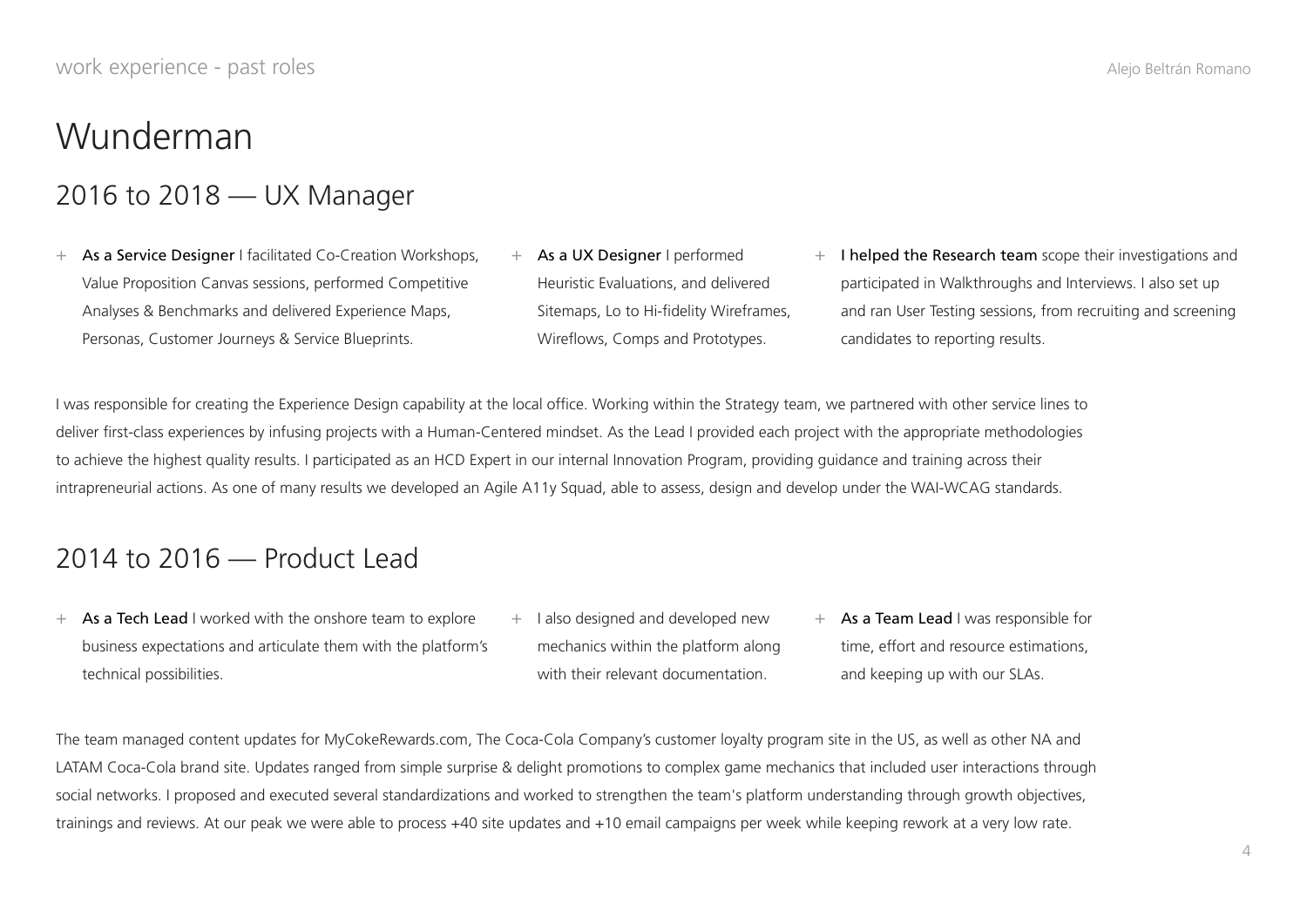### Slap *Idea Lab*

#### 2014 to 2016 — Product Designer & Full-stack Developer

- + I performed Full-Stack Development on AngularJS/PHP. I helped create a REST API.
- + I single handedly coded factories, values, controllers, directives and setup Grunt and Yeoman dev flows on our GIT repository.

Slap was a playground for ideas. We dedicated ourselves to explore and experiment within the intersection of society and technology. We focused on ideas that could be executed and validated as quickly as possible. Our biggest hit was dripi.com.ar, a products aggregator and sales lead generator site and mobile app for Tienda Nube stores. It was Bitbucket based using GIT flow as a branching model and ran continous Integration through codeship.com. Store owners could publish their products available in their stores, and consumers could save items to collections, curate them and were redirected to the stores to buy them. We onboarded +200 stores on our first day of operations.

### Avanade — Accenture

#### 2011 to 2014 — Experience Design Lead

- + Capitalized onshore's User Research to inform Design. Output ranged from wireframes to comps. + Collaborated with a globally distributed Agile team.
	- + Managed the Local Team. Led team building, training and reviews.

Our team provided Experience Design for Avanade's clients from our offshore delivery center in Buenos Aires. We specialized on Enterprise Content Management Systems and Business Intelligence panels based on Sharepoint, Sitecore and Hybris. We used .NET/AngularJS, Visual Studio, SVN & TFS. I was promoted to Team Lead position before my first year in the company. We grew from 3 to 15 members in less than 2 years. I worked with Solutions to produce and deliver sales pitches, handled project pipeline and allocation, and oversaw career planning, training and evaluation for our team.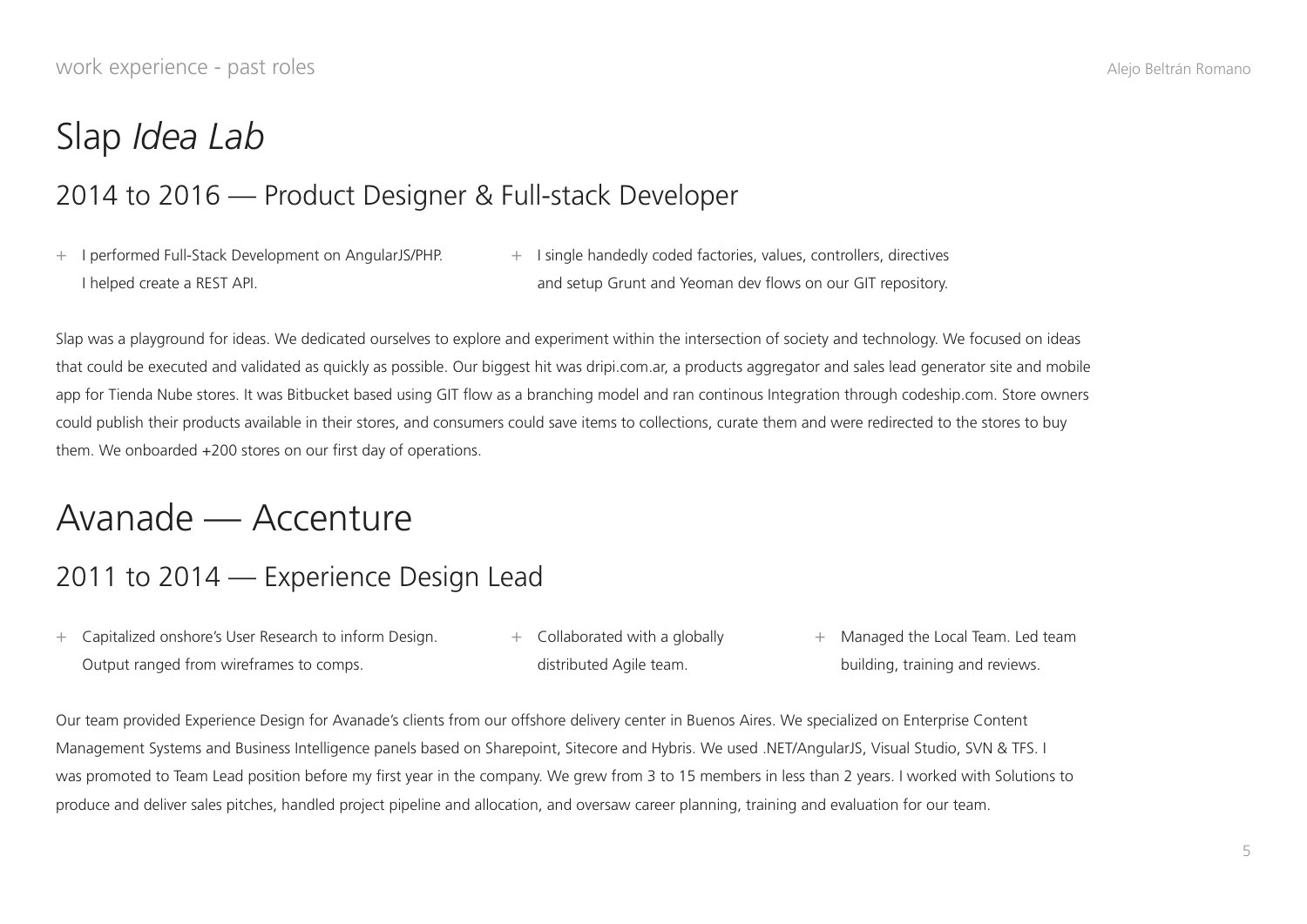### 2011 — Dealandia — Product Designer

+ User Interface Design

+ Front-end Development, Cross Browser HTML/CSS Layout

Dealandia was a Daily Deal aggregator startup incubated at Zauber Labs. I worked along the startup's CEO and Development Team within agile sprints to deliver Product features based on usage analytics and business needs. We worked with VanillaJS, jQuery, Java SE6, Eclipse, Spring MVC, Maven, SVN & GIT.

#### 2008 to 2010 - Espacios Digitales - Product Designer

- + User Interface Design
- + Front-end Development, Cross Browser HTML/CSS Layout

ED was a digital marketing agency specialized in search engine traffic generation, optimization and affiliate marketing. I designed and helped develop several digital products focused on mass traffic industries such as travel, holiday rentals, real estate, concert tickets, media and opinion. Worked on jQuery & SVN.

#### 2008 — Con Vista al Mar — User Interface Designer

- + Wireframes and Comps
- + Cross Browser HTML/CSS Layout with Legacy Web standards Browser support

Con Vista al Mar is a Boutique Digital Product Design studio based in Buenos Aires for local and global clients. I worked along the industry's top experts in web standards, usability and accessibility and began to learn about User Experience, Interaction Design, and Cross-Browser Front-End Development.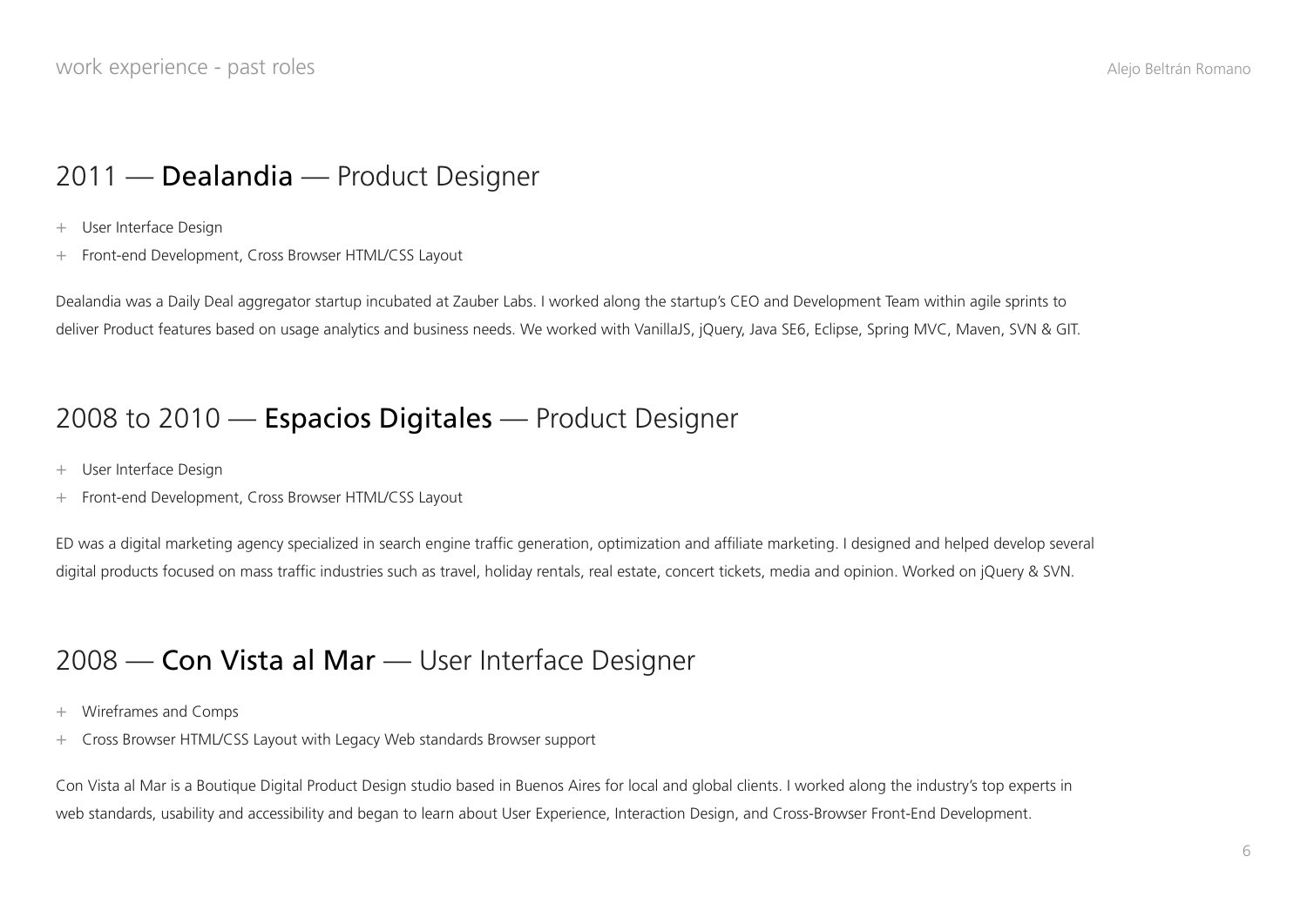### **Degrees**

Graphic Design Graduated 2007. FADU, Universidad de Buenos Aires

Digital Video Editing

Graduated 2008. Image Campus

Computer Engineering

Attended 2000—2002, Incomplete. Universidad Austral

High School

Colegio Santo Tomás de Aquino

Graduated 1999. Humanist and Scientific Bachelor

### Courses

### The Interaction Design Foundation

UX Management, Strategy & Tactics; Affordances: Designing intuitive user interfaces; Get your product used: Adoption and Appropriation; The Brain and Technology: Brain Science in UI Design; User research: Methods and best practices; Conducting usability testing; Mobile User Experience Design.

Attended 2017—2018. Online, Achieved "Best in Class" and "Top 10%" distinctions.

#### [CIID Summer School](http://alejoromano.com.ar/my-cv/ciid-summer-school)

Workshops by Matt Cottam, Patrick Kochlik and Massimo Banzi

Attended 2010. Copenhagen Institute of Interaction Design, Copenhagen, Denmark

#### Investigation Methods for User Centered Design

Workshop by Mariana Salgado

Attended 2010. CIMO, Aalto University, Finland, Sec. de Investigaciones, FADU, UBA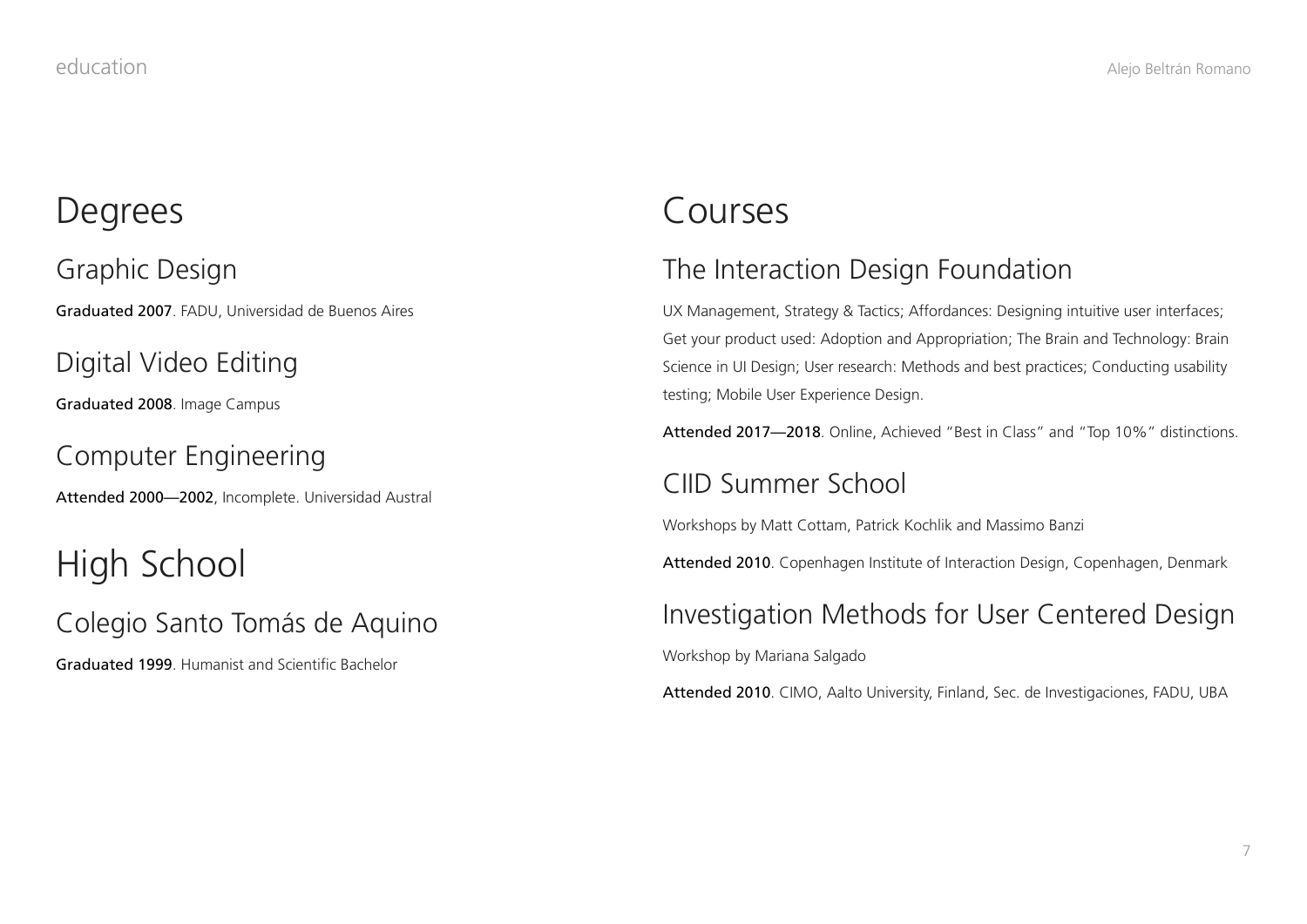# Spanish

Native language, born in Argentina

# English

Conversation, reading comprehension, writing and translation +10 years working with offshore teams and business travel. Experience living and attending school in an anglophone country First Certificate in English exam, Cambridge University

# Italian

Basic conversation and reading comprehension Previous studies at Dante Alighieri Asociation, Buenos Aires

### Japanese

Basic conversation Studies at Centro Universitario de Idiomas and Private Teacher, Buenos Aires

volunteer experiences

### Collaborator at IxDA Buenos Aires

I participate in the local IxDA chapter in Buenos Aires. My involvement includes regular staff meetings, and helping with monthly events organization.

# Mentor at Emprear

Emprear is a non-profit NGO with more than 15 years of experience in Argentina. It's mission is to promote the entrepreneurial spirit along the country.

They have set up an Innovation Center in Buenos Aires, where they hold an event known as Innovation Kick-Off. After being a participant in one of the events I was asked to participate as a mentor in the following event helping the participating teams build and present their ideas.